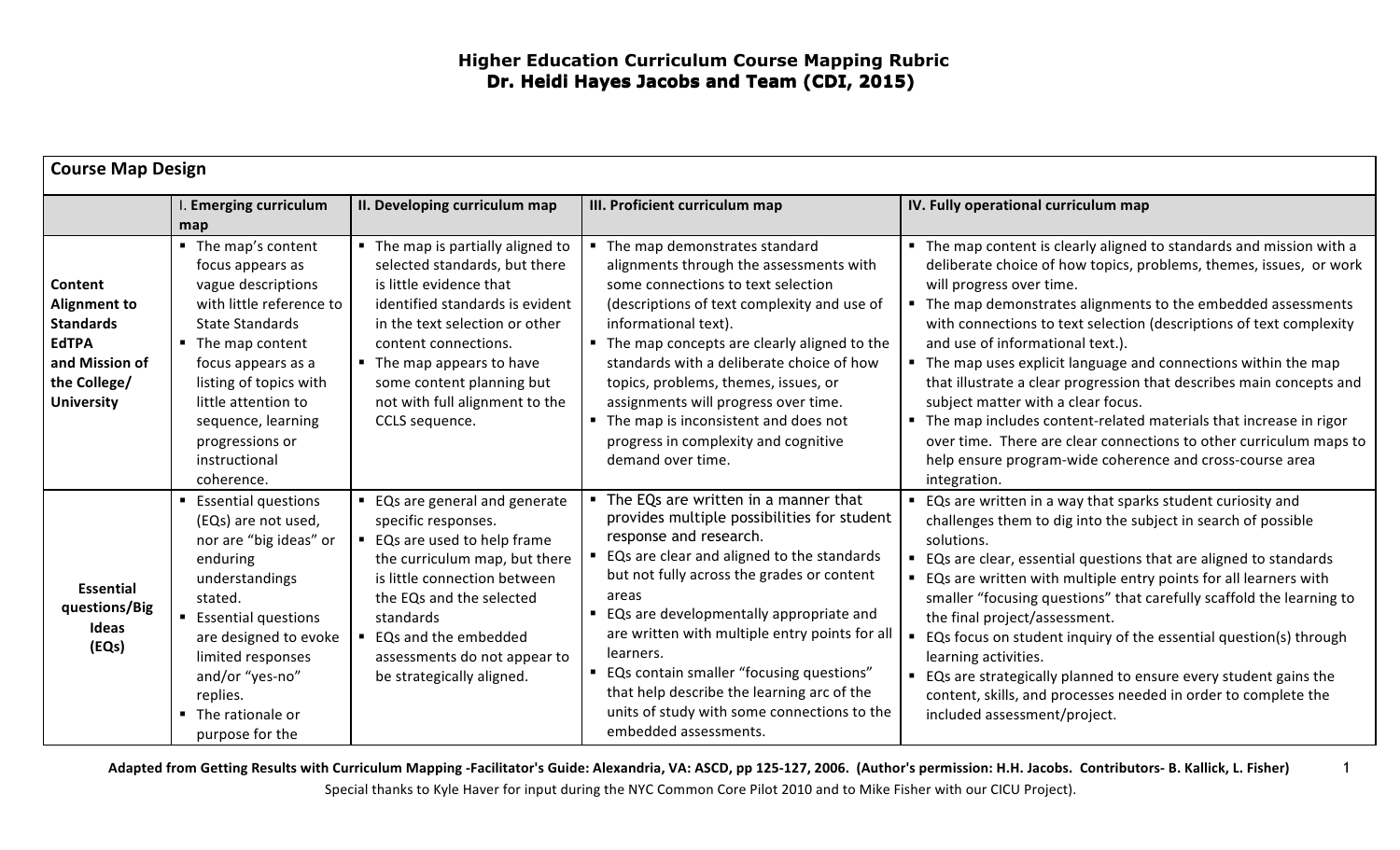## **Higher Education Curriculum Course Mapping Rubric Dr. Heidi Hayes Jacobs and Team (CDI, 2015)**

|                                                                                                             | sequence of learning                                                                                                                                                                                                                                                                                                                     |                                                                                                                                                                                                                                                                                                                                                                                                                                                                             |                                                                                                                                                                                                                                                                                                                                                                                                                                                                                                                                                                                                                   |                                                                                                                                                                                                                                                                                                                                                                                                                                                                                                                                                                                                                                                                                                                                                                                                                                                                                                                                                               |
|-------------------------------------------------------------------------------------------------------------|------------------------------------------------------------------------------------------------------------------------------------------------------------------------------------------------------------------------------------------------------------------------------------------------------------------------------------------|-----------------------------------------------------------------------------------------------------------------------------------------------------------------------------------------------------------------------------------------------------------------------------------------------------------------------------------------------------------------------------------------------------------------------------------------------------------------------------|-------------------------------------------------------------------------------------------------------------------------------------------------------------------------------------------------------------------------------------------------------------------------------------------------------------------------------------------------------------------------------------------------------------------------------------------------------------------------------------------------------------------------------------------------------------------------------------------------------------------|---------------------------------------------------------------------------------------------------------------------------------------------------------------------------------------------------------------------------------------------------------------------------------------------------------------------------------------------------------------------------------------------------------------------------------------------------------------------------------------------------------------------------------------------------------------------------------------------------------------------------------------------------------------------------------------------------------------------------------------------------------------------------------------------------------------------------------------------------------------------------------------------------------------------------------------------------------------|
|                                                                                                             | activities is unclear.<br>I. Emerging curriculum<br>map                                                                                                                                                                                                                                                                                  | II. Developing map                                                                                                                                                                                                                                                                                                                                                                                                                                                          | <b>III. Proficient map</b>                                                                                                                                                                                                                                                                                                                                                                                                                                                                                                                                                                                        | IV. Fully operational map                                                                                                                                                                                                                                                                                                                                                                                                                                                                                                                                                                                                                                                                                                                                                                                                                                                                                                                                     |
| <b>Precise skills</b><br>that are aligned<br>to standards                                                   | • Specific skills are<br>missing, haphazard,<br>and make no<br>connection to the<br>standards.                                                                                                                                                                                                                                           | Skills listed are generic; they<br>have broad processes and/or<br>are listed indiscriminately.<br>• Skills have limited connection<br>to specific standards the<br>learning progressions needed<br>to reach the standards'<br>scaffolding. (I.e. a logical<br>sequence of learning).                                                                                                                                                                                        | • Specific skills are listed with a clear<br>alignment to the identified standards.<br>Skills are introduced throughout the unit to<br>align to the learning progressions needed to<br>reach the standards trajectory.<br>Skills are strategically set as action verbs<br>and used consistently with mission<br>" Skills for developing Habits of Mind and<br>affective dispositions are introduced.                                                                                                                                                                                                              | • Specific skills are listed with a clear alignment to targeted standards<br>Skills are introduced, supported and applied throughout the<br>learning progressions as stated in the map in order for each student<br>to reach standards scaffolding.<br>• Skills are strategically mapped, set as action verbs, used<br>consistently and evaluated within the final project and/or<br>assessment.<br>• Skills are mapped on and across courses, programs and/or content<br>areas supporting progression towards increasingly more complex<br>and cognitively demanding tasks.<br>Skills for developing Habits of Mind/attitudes are included<br>throughout the curriculum if targeted.                                                                                                                                                                                                                                                                         |
| <b>Curriculum</b><br>embedded<br>assessments<br>that are targeted<br>and informed by<br><b>Webb's DOK's</b> | Assessments are<br>absent, incomplete, or<br>unfocused.<br>Assessments included<br>are a generic<br>assignment, or an<br>evaluation is listed<br>with no alignment to<br>standards<br>Assessments are not<br>aligned to the "big<br>idea," essential<br>questions or the<br>curriculum.<br>Assessments are all on<br>a DOK 1 or 2 levels | Assessments are included in t<br>and aligned to standards.<br>Assessments are not clearly<br>connected to the "big idea"<br>and/or essential question(s).<br>Assessment may not include<br>any authentic student work/<br>learning opportunities,<br>Performance-Based<br>Assessments (PBAs) or any<br>teacher-developed formative<br>assessments.<br>Assessments and/or smaller<br>"tasks" do not build towards<br>the final assessment/project.<br>DOK levels are 1 and 2 | Assessments are included in the map,<br>connected to specific standards to the "big<br>idea" and/or essential question(s) within<br>the unit of study.<br>Assessments, both final and ongoing,<br>include a range of assessment tools (i.e.<br>rubrics, exemplars and/or anchor papers)<br>and methodology, including authentic<br>student work/learning opportunities, PBAs<br>and/or teacher-developed formative<br>assessments.<br>Assessments and tasks are mapped so<br>students can successfully complete the final<br>assessment/project.<br>There is a balance of Level 1,2 and 3 DOK<br>assessment tasks | Assessments are included on the map, connected to specific the<br>"big idea" and/or essential question(s) and used by the program<br>and/or department.<br>Assessments, both final and ongoing, are balanced and include a<br>range of assessment tools (i.e. rubrics, exemplars and/or anchor<br>papers) and methodology, including authentic student work, PBAs<br>and/or teacher-developed formative assessments.<br>Assessments and/or ongoing tasks build towards the final<br>assessment/project, thus helping to prepare the student for the<br>final assessment/projects.<br>Assessments vary in DOK levels (1,2,3,4) they vary in grain size; and<br>they are designed to ensure a range of demanding tasks, including<br>increase in use of complex texts and tasks over time.<br>Assessments are mapped over the program to ensure a wide range<br>of assessment processes, including the integration of digital, media,<br>and global literacies. |

Adapted from Getting Results with Curriculum Mapping -Facilitator's Guide: Alexandria, VA: ASCD, pp 125-127, 2006. (Author's permission: H.H. Jacobs. Contributors- B. Kallick, L. Fisher) Special thanks to Kyle Haver for input during the NYC Common Core Pilot 2010 and to Mike Fisher with our CICU Project). 2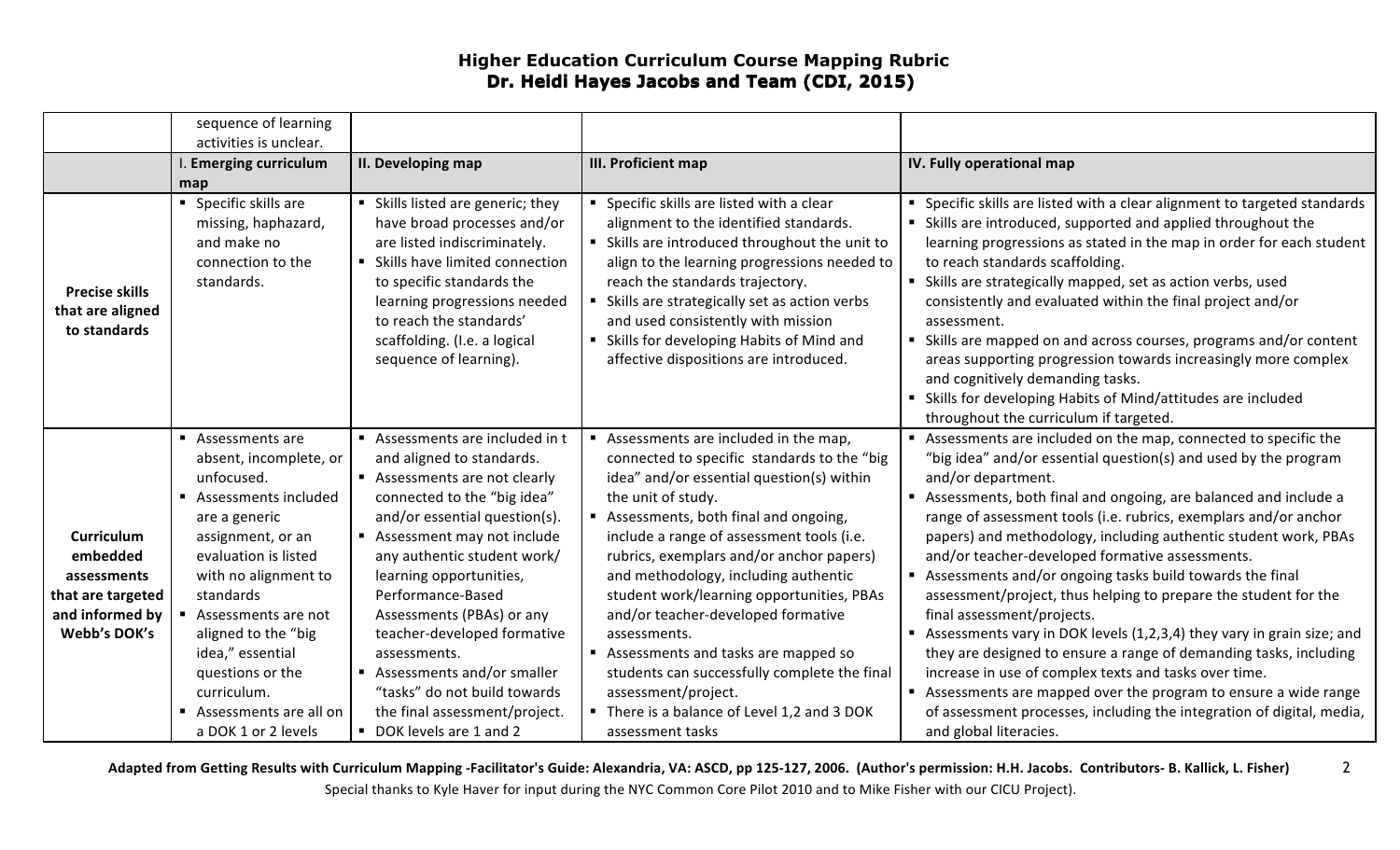## **Higher Education Curriculum Course Mapping Rubric Dr. Heidi Hayes Jacobs and Team (CDI, 2015)**

|                                                                                                                                                                              | I. Emerging curriculum                                                                                                                                                                                                                                                                                                                                                 | II. Developing map                                                                                                                                                                                                                                                                                                                                                                                                                                                                              | III. Proficient map                                                                                                                                                                                                                                                                                                                                                                                                                                                                                                                                                                                                  | IV. Fully operational map                                                                                                                                                                                                                                                                                                                                                                                                                                                                                                                                                                                                                                                                                                                                                                                                                                                                                                                                                              |
|------------------------------------------------------------------------------------------------------------------------------------------------------------------------------|------------------------------------------------------------------------------------------------------------------------------------------------------------------------------------------------------------------------------------------------------------------------------------------------------------------------------------------------------------------------|-------------------------------------------------------------------------------------------------------------------------------------------------------------------------------------------------------------------------------------------------------------------------------------------------------------------------------------------------------------------------------------------------------------------------------------------------------------------------------------------------|----------------------------------------------------------------------------------------------------------------------------------------------------------------------------------------------------------------------------------------------------------------------------------------------------------------------------------------------------------------------------------------------------------------------------------------------------------------------------------------------------------------------------------------------------------------------------------------------------------------------|----------------------------------------------------------------------------------------------------------------------------------------------------------------------------------------------------------------------------------------------------------------------------------------------------------------------------------------------------------------------------------------------------------------------------------------------------------------------------------------------------------------------------------------------------------------------------------------------------------------------------------------------------------------------------------------------------------------------------------------------------------------------------------------------------------------------------------------------------------------------------------------------------------------------------------------------------------------------------------------|
|                                                                                                                                                                              | map                                                                                                                                                                                                                                                                                                                                                                    |                                                                                                                                                                                                                                                                                                                                                                                                                                                                                                 |                                                                                                                                                                                                                                                                                                                                                                                                                                                                                                                                                                                                                      |                                                                                                                                                                                                                                                                                                                                                                                                                                                                                                                                                                                                                                                                                                                                                                                                                                                                                                                                                                                        |
| Program<br>Appropriate<br>Level with<br>suggested<br>learning<br>progressions<br>(*entry level<br>undergrad,<br>ongoing<br>undergrad,<br>student teacher,<br>graduate level) | * Program Appropriate<br>Level (PAL) is not evident<br>on the curriculum map.<br>• PAL for students are<br>not reflected in the<br>essential questions<br>and/or big ideas.<br>• There is little evidence<br>of how instruction is<br>differentiated.<br>• There is no<br>progression built into<br>the map and across<br>program.<br>■ Random pathway for<br>students | • PAL is partially included in the<br>map.<br>• Developmental needs of<br>students are reflected in the<br>essential questions and/or big<br>ideas.<br>• PAL is minimally present in<br>aligned materials and<br>experiences are limited.<br>• There is limited design<br>consideration for<br>differentiated instruction.<br>• PAL has limited consideration,<br>as indicated in the learning<br>assignments and do not build<br>in complexity, nor increase in<br>cognitive demand over time. | • PAL is clearly included and aligned to the<br>learning progression through course<br>• PAL of students is reflected in the essential<br>questions and/or big ideas.<br>PAL is aligned in the materials and<br>experiences are partially included in the<br>map.<br>■ Multiple pathways and differentiated<br>instructions are clearly embedded within<br>each map.<br>• PAL is clearly articulated to demonstrate<br>how learning activities and/or lessons build<br>in complexity and increase cognitive<br>demand over time.<br>• PAL is considered in the selection of texts<br>and increase in rigor over time | PAL pathways are clear on and across different grade levels and<br>content areas in the map.<br>PAL is reflected in the essential questions and/or big ideas to<br>actively engage students in inquiry.<br>• PAL is aligned in the map to include clearly articulated and<br>supplemental sets of materials and learning experiences.<br>• PAL is clearly stated and reflected in class sessions and assignments<br>that build in complexity and increase cognitive demand over time.<br>" Multiple pathways and differentiated instructions are clearly<br>embedded within each map; lesson extensions and opportunities<br>for individualized projects including digital, media, and global<br>learning opportunities are clearly articulated.<br>• PAL in maps is regularly studied, viewed and revised to ensure there<br>is a logical, developmental progression through the course<br>program.<br>• PAL is evident in the selection of texts and increase in rigor over<br>time. |
| Instructional<br>coherence and<br>alignment across<br>program and<br>departments                                                                                             | • The curriculum map<br>demonstrates little to<br>no alignment within<br>the map components<br>• The curriculum map<br>demonstrates no<br>awareness or<br>indication of<br>alignment and/or an<br>active mapping<br>process.                                                                                                                                           | • The curriculum map attempts<br>to align curriculum,<br>assessment and pedagogy.<br>Some map components are<br>aligned.<br>• The curriculum map is in<br>content and has instructional<br>gaps. It does not strategically<br>align to standards.<br>• The curriculum map has little<br>to no alignment within and<br>program and departments<br>(i.e. vertical or horizontal                                                                                                                   | " The curriculum map demonstrates a clear<br>alignment of curriculum, assessment and<br>pedagogy<br>• The curriculum map demonstrates a<br>coherent relationship between the<br>essential question, learning experiences,<br>and student work/learning opportunities.<br>The curriculum map's assignments,<br>activities, and classroom-based<br>assessments scaffold towards the final<br>project/assessment with clear evidence of<br>an alignment to standards<br>• The curriculum map demonstrates                                                                                                               | " The curriculum map demonstrates a clear alignment of curriculum,<br>assessment and pedagogy that includes a clear relationship<br>between the essential question, learning experiences, student work<br>and the culminating assessment project.<br>" The curriculum map alignment illustrates a content progression<br>that is directly linked to relevant grade/content and to the following<br>grade/content expectations as articulated by the standards.<br>" The curriculum map school-wide review of these maps helps plan a<br>comprehensive, inter-disciplinary, and coherent course of study<br>throughout the program or departments.                                                                                                                                                                                                                                                                                                                                      |

Adapted from Getting Results with Curriculum Mapping -Facilitator's Guide: Alexandria, VA: ASCD, pp 125-127, 2006. (Author's permission: H.H. Jacobs. Contributors- B. Kallick, L. Fisher) Special thanks to Kyle Haver for input during the NYC Common Core Pilot 2010 and to Mike Fisher with our CICU Project). 3